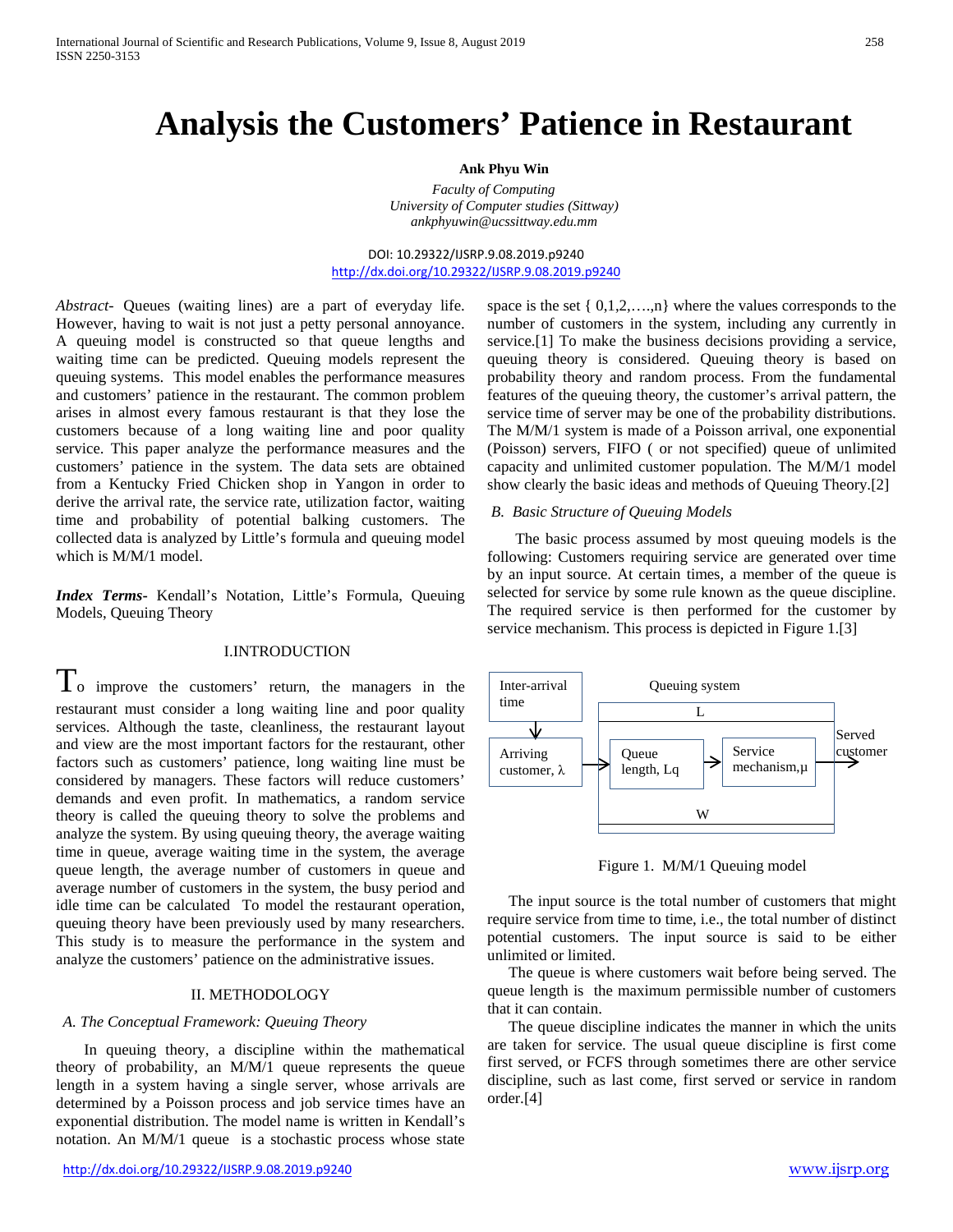The service mechanism consists of one or more service facilities, each of which contains one or more parallel service channels, called servers.

The time elapsed from the commencement of service to its completion for a customer at a service facility is the service time.

A model of a particular queuing system must specify the probability distribution of service times for each server. The service time distribution that is most frequently assumed in practice is the exponential distribution.

### *C. The Role of the Exponential Distribution*

The operating characteristics of queuing systems are determined largely by two statistical properties, namely, the probability distribution of inter-arrival times and the probability distribution of service times. For real queuing systems, these distributions can take on almost any form. The most important probability distribution in queuing theory is the exponential distribution. The cumulative probabilities are

$$
P{T \ll t} = 1 - e^{-\alpha t}
$$
  
\n
$$
P{T > t} = e^{-\alpha t}
$$
  
\n(1)  
\n(2)

#### *D. Little's Law*

Little's law is a theorem that determines the average number of customers in a business system based on the average waiting time of a customer within a system and the average number of customers arriving at the system per unit time. [5] Mathematically, Little's law is expressed through the following equation:

$$
L = \lambda W \tag{3}
$$

Although it looks intuitively easy, it is quite a remarkable result as the relationship is not influenced by the arrival process distribution, the service distribution, the service order or practically anything else.

### *E. Queuing Models and Kendall's Notation*

In queuing models, the following factors are characterized:[3]

Arrival time distribution: Inter -arrival times independently and identically distributed according to an exponential distributions (i.e. the input process is Poisson)

Service time distribution: The service time distribution can be exponential distribution. The service time is independent of the inter-arrival time.

Service mechanism: It consists of one or more service facilities, each of which contains one or more parallel service channels, called servers.

Queue lengths: There may be infinite or finite queue length .

Queuing discipline: The queue discipline refers to the order in which members of the queue are selected for service. It may be first-come-first-served, random, according to some priority procedure, or some other order. First-come-first-served usually is assumed by queuing models.

Capacity: The maximum number of customers in a system can be several.

Kendall's notation is a system of notation according to which the various characteristics of a queuing model are identified. Kendall (Kendall, 1951) has introduced a set of notations which have

become standard in the literature of queuing models. A general queuing system is denoted by  $(a/b/c):(d/e)$  [6] where a= probability distribution of the inter-arrival time b=probability distribution of the service time c=number of servers in the system d=maximum number of customers allowed in the system e=queue discipline

## III. PROCEDURAL OVERVIEW

From observation, this shop has several waiters but only one chef can serve all of the customers.

### *A. Procedure with Data*

In M/M/1 queuing model, the following formulas will be used[3].

$$
\rho = \frac{\lambda}{\mu} \tag{4}
$$

$$
P_0 = 1 - \rho
$$
 (5)  

$$
P_n = (1 - \rho)\rho^n
$$
 (6)

$$
L = \frac{\lambda}{\mu - \lambda} \tag{7}
$$

$$
L = \frac{\lambda}{\mu - \lambda} \tag{7}
$$

$$
L_q = \frac{\rho^2}{1-\rho} \tag{8}
$$

$$
W = \frac{1}{\mu - \lambda} \tag{9}
$$

$$
W_q = \frac{L_q}{\lambda} \tag{10}
$$

 $\lambda$  = expected number of arrivals per unit time

 $\mu$  =expected number of customers completing service per

unit time

 $\rho$  =utilization factor

 $P_0$  = probability of no customer in the system

- $P_n =$  probability of exactly n customers in queuing system
- $L =$  average number of customers in the system

 $L_q =$  average number of customers in queue

 $W =$  average waiting time spent in the system

 $W_a$  =average waiting time in queue

### *B. Calculation*

From observations, the KFC shop provides 25 tables and 98 chairs in shop 1 and 17 tables and 72 chairs in shop 2. If necessary, the extra chairs are provided. There are several waiters to serve. In this shop, between 400 and 600 customers can be served during weekdays and between 500 and 1000 customers can be served during weekends in shop 1 and between 300 and 500 during weekdays and between 500 and 700 during weekends in shop 2. This paper seeks to analyze the performance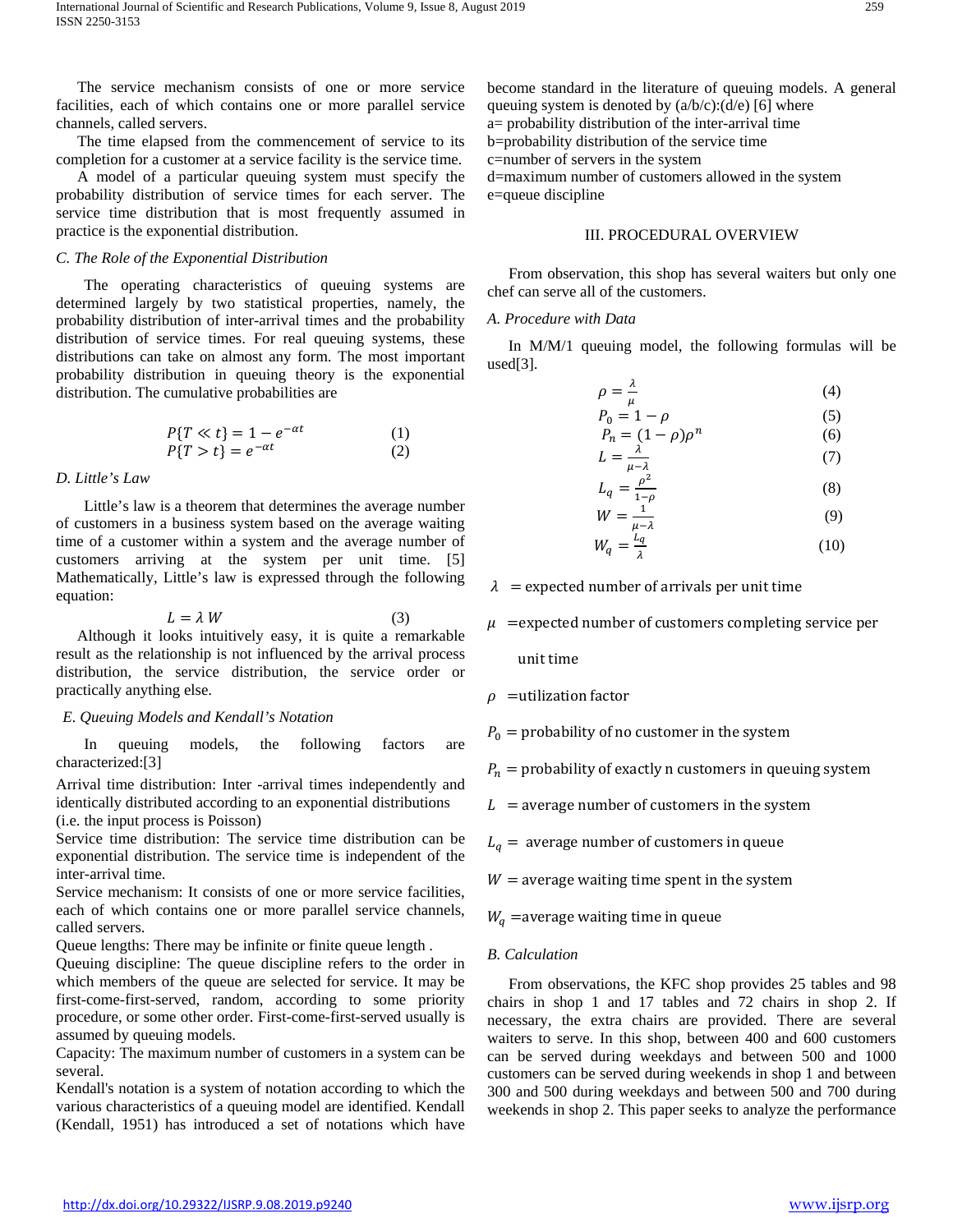measures and customers' patience during weekdays and weekends respectively. The time window is 3 hours.

In shop 1, at the off-peak hours, there are an average 500 people coming to this shop in 3 hours. From this, the arrival rate can be derived as:  $\lambda = \frac{500}{180} = 2.78$  customers per minute. From observations, each customer spends 30 minutes an average in it (W), the waiting time  $(W_q)$  is about 3 minutes in peak hours.

Next, the average customers in this shop is  $L = \lambda W = 2.78 \times$  $30 = 83.34$  customers. It is Little's formula. There is no customer in queue because the system capacity is greater than the average number of customers. There is also no waiting time in queue in off-peak hours. The service rate can be derived as:

$$
\mu = \frac{\lambda(1+L)}{L} = \frac{2.78(1+83.34)}{83.34}
$$
  
= 2.81 customers per minute

It means that nearly 3 customers can be served in one minute. The utilization factor or busy period can be calculated as:

$$
\rho = \frac{2.78}{2.81} = 0.989
$$

It means that the chef is very busy. And the probability that the system is idle can be calculated:

$$
P_0 = 1 - 0.989 = 0.01
$$

It means that the system may be free in 1%.The probability of exactly 'n' customer in the system:

$$
P_n = (1 - \rho)\rho^n
$$

In off-peak hours, there is no customer in queue to be served. So, there is no customer to balk in this situation.

In peak-hours, the measures of performance can be calculated as follows: there are on average 750 people coming to this shop in 3 hours. From this, the arrival rate is 4.167 customers per minute. As above, W=30 minutes and W<sub>q</sub>=3 minutes, so, L=125 customers. In this situation, the capacity is just 98 but the number of customer is 125 people. So, the number of customer is greater than the capacity. So, there is also need to know the average number of customers in queue.  $L_q = 12.5$  customers are in queue. The service rate for this situation is:  $\mu$ =4.2 customers per minute.

It means that 4.2 customers can be served in one minute. The utilization factor is 0.992 and the idle time is 0.008.

In peak-hours, potential customers will start to balk because of a long waiting line. When the customers see more than 10 people are already in queue and a potential can tolerate is 15 people, the probability of customers going away is:

$$
P_{125-140} = \sum_{n=125}^{140} (0.008) (0.992)^n = 4.156 \quad \%
$$

In shop 2, at the off-peak hours, there are an average 400 people coming to this shop in 3 hours. From this, the arrival rate can be derived as:  $\lambda = 2.22$  customers per minute. From observations, each customer spends 30 minutes an average in it (W), the waiting time  $(W_q)$  is about 3 minutes in peak hours.

Next, the average number of customers in this shop is 67 customers. There is no customer in queue because the capacity of this shop is greater than the average number of customers in it. There is also no waiting time in queue in off-peak hours. The service rate is 2.25 customers per minute. It means that nearly 3 customers can be served in one minute. The utilization factor or busy period is 0.987. And the probability that the system idle is 0.013. It means that the system may be free in 1.3%.

In peak-hours, the measures of performance can be calculated as follows: there are on average 600 people coming to this shop in 3 hours. From this, the arrival rate is 3.33 customers per minute. As above,  $W=30$  minutes and  $W<sub>q</sub>=3$  minutes, so, there are 100 customers in the system. In this situation, the capacity is just 72 but the number of customer is 100 people. So, the number of customer is greater than the capacity. The average number of customers in queue is  $L_q = 10$  customers is in queue. The service rate for this situation is 3.36 customers per minute. The utilization factor is 0.99 and the idle time is 0.01.

In peak-hours, the potential customers who will start to balk because of a long waiting line. When they see more than 10 people are already in queue and a potential can tolerate is 15 people, the probability of customers going away is:

$$
P_{100-125} = \sum_{n=100}^{125} (0.01)(0.99)^n = 8.42 \quad \%
$$

### IV. RESULTS

The utilization rate is very high at 0.989 and 0.987 at weekdays and 0.992 and 0.99 at weekends. But the service rate is at 2.81 and 2.25 customers per minute on weekdays and at 4.2 and 3.36 customers per minute on weekends each shop. But the quality of service is needed to consider. Because the more the customer, the less the service of quality. It is main point. The faster the service, the poorer the taste. But, when the service rate is higher, the utilization rate will be lower. It can decrease the probability of the customers going away.

This paper can help to increase the quality of service by anticipating if there are many customers in the queue. By analyzing the huge number of customers coming and going in a day, the manager can determine how to decide to get profit. The summarized result is shown in Table 1 and Table 2 respectively.

Table 1. The Summarized Results in Shop 1

| Symbols | On Weekdays | On Weekends |
|---------|-------------|-------------|
| λ       | 2.78        | 4.167       |
| μ       | 2.81        | 4.2         |
| ρ       | 0.989       | 0.992       |
| $P_0$   | 0.01        | 0.008       |
| L       | 83.34       | 125         |
| $L_q$   |             | 12.5        |
| W       | 30          | 30          |